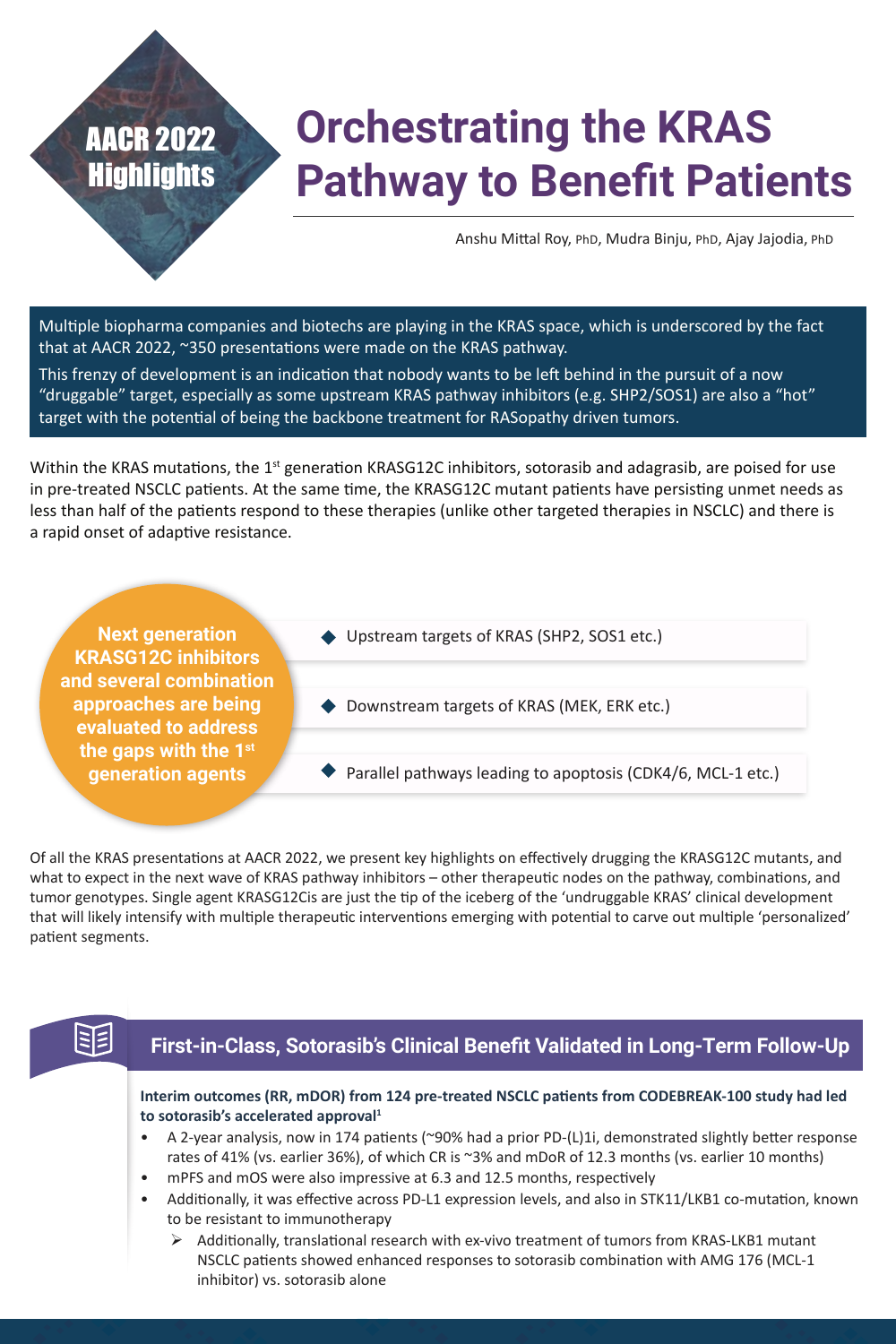# **More (Effective) KRASG12Ci Treatment Options Lined Up**

## **• Clinical data on other 1st generation KRASG12Cis that target the KRAS(OFF) state included2-4:**

- $\triangleright$  Novartis's JDQ443 (does not interact directly w/H95 in the switch 2 pocket, a recognized route of resistance to adagrasib) demonstrated early signs of clinical activity in 20 NSCLC patients in the KontRASt-01 study, with an ORR of 35% across all doses, and 57% at the recommended dose (n=7), in addition to showing an acceptable safety profile
	- Translational research on combination with TNO155 (SHP2i) enhanced target occupancy and showed similar anti-tumor activity at lower doses vs. monotherapy or other combinations (e.g. MEKi)
- ¾ Inventis Bio's G12Ci, D-1553, also demonstrated compelling data in 32 Chinese NSCLC patients at 41% RR at its RP2D

## **• Additionally, combinations are attempting to address resistance seen with 1st generation KRASG12Cis with clinical data awaited, although preclinical evidence was presented5-8:**

- $\triangleright$  Sotorasib + VS-6766 (RAF/MEKi) significant inhibition of proliferation of cancer cells bearing acquired resistant mutations to 1<sup>st</sup> generation KRASG12Ci
- ¾ Sotorasib + ERAS-601 (SHP2i) tumor regression observed in NSCLC and CRC patient derived xenograft models vs. mono sotorasib
- ¾ Adagrasib + BI 1701963 (SOS1i) tumor regression in KRASG12Ci resistant animal models
- $\triangleright$  Adagrasib + MRTX0902 (SOS1i in IND) tumor regression in animal models vs. monotherapy
- **• Next generation KRASG12Cis targeting KRAS(ON/OFF) states are trying to address the persisting unmet needs of 1st generation KRASG12Cis, as monotherapy and combinations9-12:**
	- $\triangleright$  ERAS-3490 (Erasca), a CNS penetrant G12Ci, has shown significant tumor regression and survival benefit in NSCLC brain metastases model
	- $\triangleright$  RMC-6291 (Revolution Medicines) displayed enhanced depth and duration of responses than KRASG12C(off) inhibitors in NSCLC preclinical models; synergy was also demonstrated with anti-PD-1 and SOS1 inhibitor combinations
	- ¾ GDC6036 (Relay Therapeutics) in combination with GDC-1971, SHP2 inhibitor, demonstrated tumor regression in xenograft models
	- $\triangleright$  Frontier Medicines' dual targeting of GDP- and GTP-bound KRASG12C inhibitor, is more potent and effective against cells with A59G mutations that render resistance to adagrasib and sotorasib

#### 93 **Hope for Patients with KRAS Addicted Tumors**

**KRASG12C inhibitors have paved the way for development of additional KRAS inhibitors (targeting allelic variants or multi-KRASi), as they provided significant learnings for drug discovery and development**

- Though still in nascent stages of development, other KRAS allelic variants with encouraging translational research presented included:
	- $\triangleright$  KRASG12D mutations MRTX1133 (KRASG12Di) + BET degrader (dBET6)<sup>13</sup>
	- ¾ KRASG13C mutations RMC-8839 (KRASG13Ci) + RMC-4550 (SHP2i)14
- Multiple approaches to target overall KRAS mutants presented promising preclinical evidence, many of which were SHP2i and/or PD-1 combinations, such as $15-17$ :
	- $\triangleright$  RMC-6236 (multi-RAS) + PD-1i
	- ¾ HBI-2376 (SHP2i) + PD-1i
	- ¾ ERAS-601 (SHP2i) + ERAS-007 (ERK1/2i)

**Although it is very encouraging to see a large artillery of KRAS pathway inhibitors ready to revolutionize the future landscape of KRAS-driven cancers, the scientific evidence needs clinical validation for this class of drugs to be able to create a niche for themselves and be truly transformational for patients.**